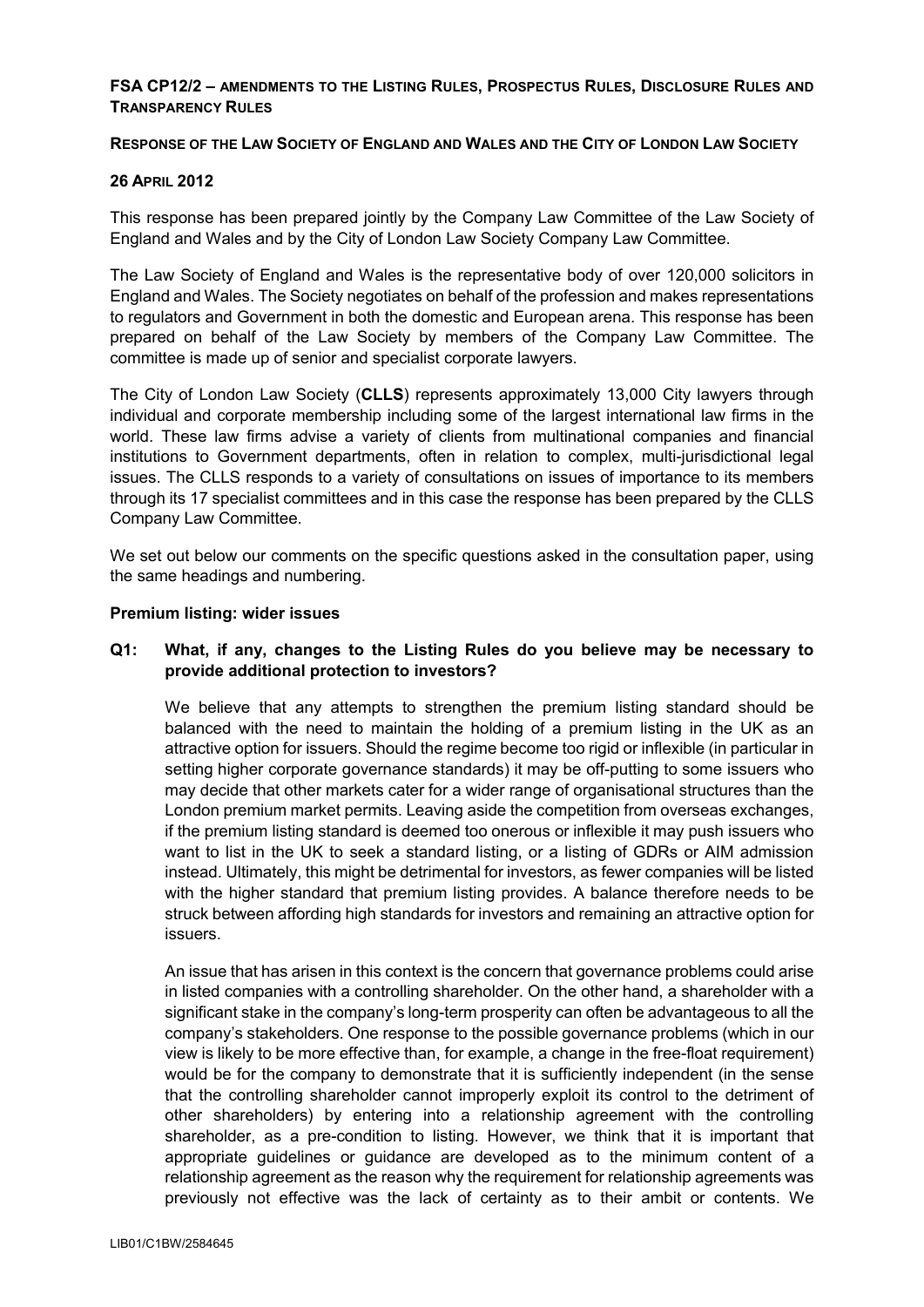encourage the FSA to give further consideration to this, as we believe that it may assist the aim of securing responsible, long-term corporate ownership.

As regards other protections for minority shareholders, it may be useful to impose an obligation in the case of a non-UK applicant to summarise the rights that such shareholders have at law in the issuer's country of incorporation so that potential minority investors have a better idea of what they are investing into.

As regards the suggestions made to enhance the premium standard, we would note that it may not be easy to implement these in practice. For example, weighting the voting rights of minority shareholders in certain circumstances would cut across fundamental shareholder rights and the Companies Act 2006 and serve to negate the power associated with ownership. In relation to the related party rules, it is notable that recent amendments to these rules have tended to relax rather than strengthen them (for example, removing 50/50 joint venture parties from the definition of a related party). To impose requirements, for instance, in relation to the appointment or removal of directors that differ from those in the Companies Act would not be appropriate.

We believe that improved investor protection may be better achieved by changes to those areas outside the FSA's ambit such as making changes to the FTSE criteria for entry to the FTSE 100 so as to introduce governance requirements where appropriate.

### **Reverse Takeovers**

# **Q2: Do you agree with the proposal to amend the Listing Rules (LR 5.6.2R) to narrow the reverse takeover exemption so that it only applies to listed issuers acquiring another listed issuer listed within the same listing category?**

Whilst we have no particular issue with the proposal to amend the Listing Rules (LR 6.6.2R) to narrow the reverse takeover exemption so that it only applies to listed issuers acquiring another listed issuer in the same listing category, we note that the proposed LR 5.6.1R catches companies with standard listings and GDRs, although such companies are not currently subject to the provisions relating to reverse takeovers. Although we appreciate that standard listed companies are subject to suspension under LR 5.1.2G(4), this is a significant change to the GDR listing regime and is likely to prejudice holders of GDRs in cases where the shares underlying the GDRs are listed on another market and not subject to suspension. The consultation paper makes it clear that in the FSA's view this is only a clarification of the scope of the reverse takeover rules rather than a change in the rules. While it is obviously the FSA's intention (evidenced by the move of the reverse takeover rules into Chapter 5 of the Listing Rules) that the new rules should apply to such issuers, the current reverse takeover rules in Chapter 10 apply only to companies with a premium listing (see LR10.11), and we would query what the policy reason behind this change is, particularly as regards issuers of GDRs. In particular, we are unclear as to why the reverse takeover rules should apply where a company with a standard listing acquires a company with a premium listing.

On a more minor drafting point, in proposed LR 5.6.2R, we think this should state that "LR 5.6 and LR 5.2.3G do not apply, etc."

## **Q3: Do you agree that the proposed guidance on a fundamental change (LR5.6.5G) contains the key indicators? Do you think there are other factors that should be considered and if so what are they?**

We consider that paragraph (1) is too wide and that it would be more appropriate to focus solely on a material change in the nature of the business in question and not on a change in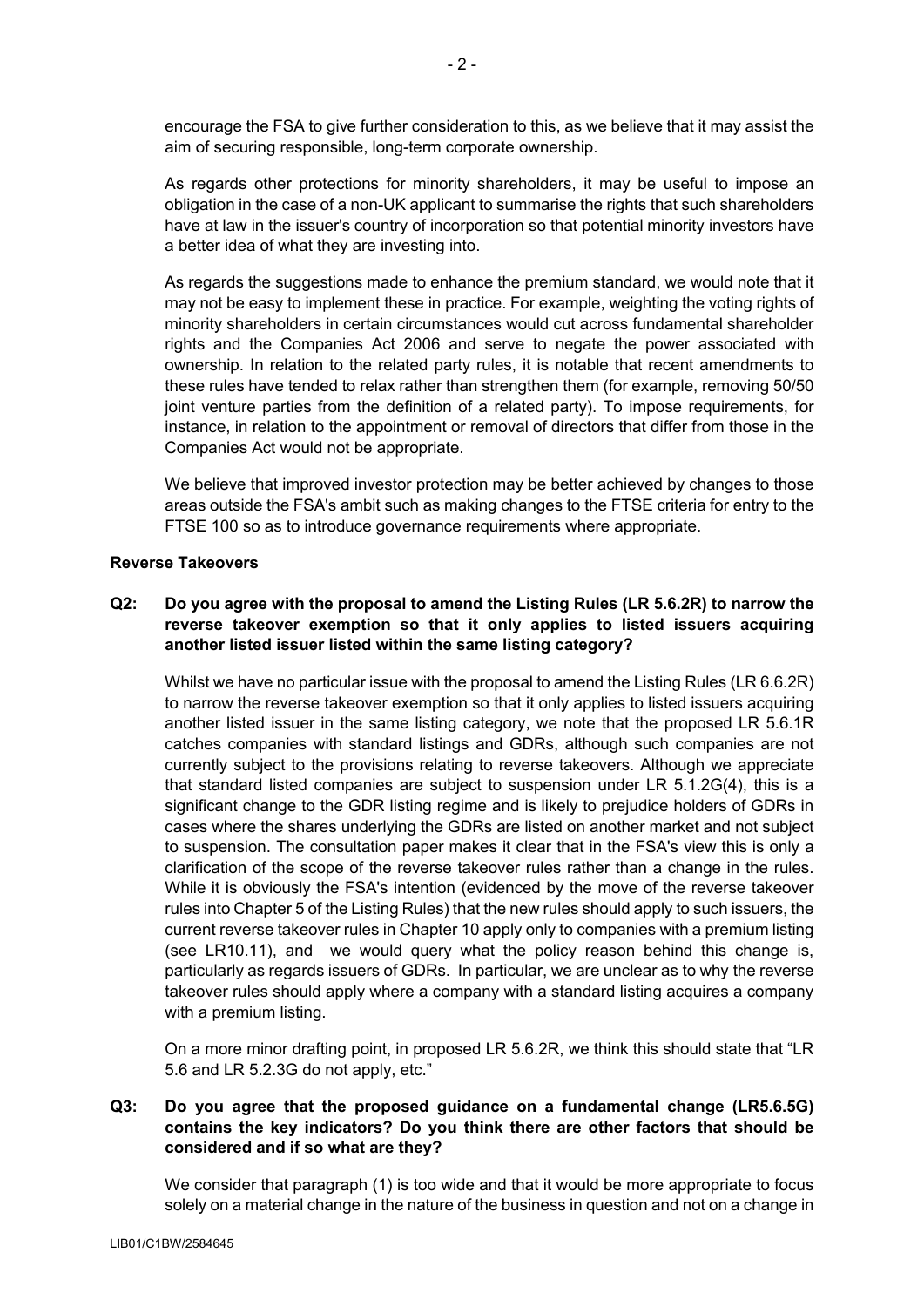"strategic direction" which is a concept with a very broad range of potential meanings. As regards paragraph (3), we are unsure whether this is meant to refer to suppliers and end users in different markets, rather than simply different suppliers/end users within the same market. In the context of additional guidance being given on the meaning of these provisions, we also wonder whether it would be useful to provide guidance as to what would amount to a "change in the board or voting control of the issuer" (LR 5.6.4R(2)). Does this

require the enlarged entity to have a significant new shareholder that the issuer did not

# **Q4: Do you agree with the proposed changes to codify within the Listing Rules (LR5.6) the existing practice to contact the FSA as soon as possible once a takeover is agreed or details of the transaction have leaked, to discuss whether a suspension is appropriate?**

have before? Is there a difference between board composition and "board control"?

In proposed LR 5.6.6R we feel that the language "as early as possible" is too vague in relation to the situation where a reverse takeover is in contemplation in that a transaction being "in contemplation" may be very different to there being any likelihood of its occurring. Such an obligation would also cut across an issuer's ability under DTR 2.5.1R and 2.5.3R to delay disclosure where there are "negotiations in course".

We believe that, whether or not the issuer is premium listed, the obligation to contact the FSA should remain with the issuer and not be a sponsor obligation, particularly if the proposed language is to remain, as the sponsor's ability to comply will generally depend on the issuer advising the sponsor of its intentions. We accept that, in practice, it may well be the sponsor who contacts the FSA, but the primary obligation to inform the FSA should remain with the issuer.

## **Q5: Do you agree with the proposal to amend the Listing Rules (at LR5.6) to require an issuer to make an RIS announcement in relation to disclosure requirements, in addition to confirmation from the issuer?**

On the particular issue raised by this question, we consider that it is unnecessary to require public announcement of the equivalence of relevant disclosure standards with UK standards in every relevant reverse takeover announcement. This could theoretically lead to different issuers/sponsors coming to different opinions about the equivalence of standards of a particular regulated market. As an alternative, continuation of the practice of private discussion with the FSA would potentially allow agreement of a list of regulated markets that are generally considered to have equivalent standards, and reasoned discussion of whether any market not previously considered by the FSA should join that list.

We note that there are no specific questions in the Consultation Paper relating to the other statements that an issuer is required to make in an announcement made to avoid suspension. However, we are particularly troubled by the new requirement being placed on an issuer to confirm target compliance with disclosure standards, with no awareness qualification, on an on-going basis and looking back indefinitely. This will place a heavy burden on the issuer even where the target is co-operative and could be a major impediment for the exemption from suspension to apply. It seems particularly excessive where the target concerned is listed on a regulated market; for example, this could require a standard listed issuer to make such a statement about a premium listed target, while a premium listed issuer making the same acquisition would not even be subject to the reverse takeover rules.

In addition, the requirement, in certain circumstances, for the issuer to disclose information to the market as if the target was already part of its group will continue to present considerable challenges, especially where there is a lengthy gap between announcement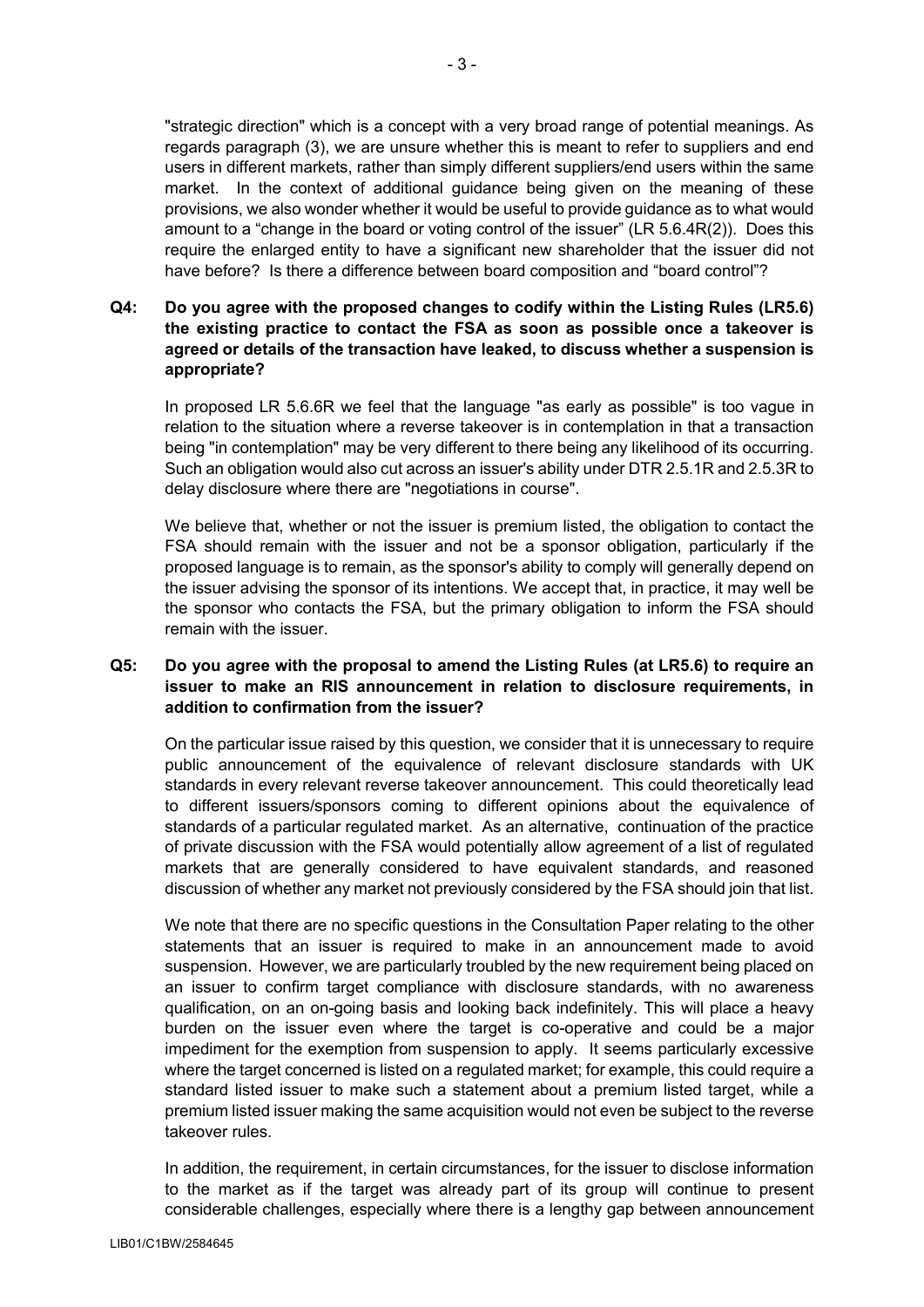and completion. It will require the issuer to secure full co-operation from the target, which may have to disclose information that would otherwise remain confidential, at a time when conditions to the transaction remain unsatisfied. Where there are regulatory hurdles to overcome, there could be additional sensitivity over the sharing of some information between issuer and target.

The net result of these difficulties may be that in some cases an issuer may have no alternative to suspension. However, in many cases, the threat of a suspension of listing prevents a deal from coming to fruition and we therefore wonder if from this perspective it would be sensible for the requirements to be softened.

We also think it would be useful to clarify in the new Rules that any suspension will in any case be lifted on the publication of a prospectus for the enlarged group. In this context, it would also be useful to identify whether a company that has made an announcement in accordance with new LR 5.6.14 will be required to comply with new LR 5.6.17 even after publication of an enlarged group prospectus, as well as complying with the supplementary prospectus requirements.

**Q6: Do you agree with the proposal to amend the Listing Rules (at LR 5.6) to allow a premium listed issuer to have a modification within its track record when undertaking a reverse takeover, without rendering the enlarged group ineligible?**

We agree with this proposal.

# **Q7: Do you agree with the proposal to amend the Listing Rules (LR 5.6) to follow the principles of our transfer provisions in the case of issuers acquiring targets which are also listed but in another category?**

We consider the requirement for an eligibility letter to be provided to the FSA 20 business days prior to announcement where the acquisition is of a listed company in a different UK listing category is unduly onerous, given that there would generally be ample opportunity to deal with this at a later point. We note that timing could be a particular problem where the announcement is required as a result of a leak. By contrast, a reverse takeover of an unlisted company, involving a re-listing of the issuer, would only require submission of an eligibility letter when the draft prospectus is first submitted to the FSA.

In proposed LR 5.6.22 G (3)(b), we believe it would be helpful to refer to "material" changes.

In proposed LR 5.6.22 G (3)(c), we think this should refer to any effect on the issuer's ability to discharge its obligations under the Listing Rules, rather than simply to any change in its obligations, given that the latter will remain the same.

## **Q8: Do you agree with the proposal to delete LR 10.2.3R allowing an issuer with a premium listing undertaking a reverse takeover, to be treated in certain circumstances as a class 1 transaction?**

We consider LR 10.2.3R to be a useful tool under the Listing Rules. It provides flexibility for the FSA to deal only with transactions that are genuine reverse takeovers. However, we have found, in practice, that the rule has been applied by the UKLA in a rigid manner with the result that it has not been as useful as it might have been. We consider that it is the approach to its application that has led to its not being widely used. We, therefore, wonder whether the definition of a reverse takeover needs careful consideration to ensure that it only captures those transactions that are genuinely reverse takeovers, and not smaller, anomalous transactions for which flexibility in how they are treated is essential. Given the significant additional regulatory process and practical execution risk attached to a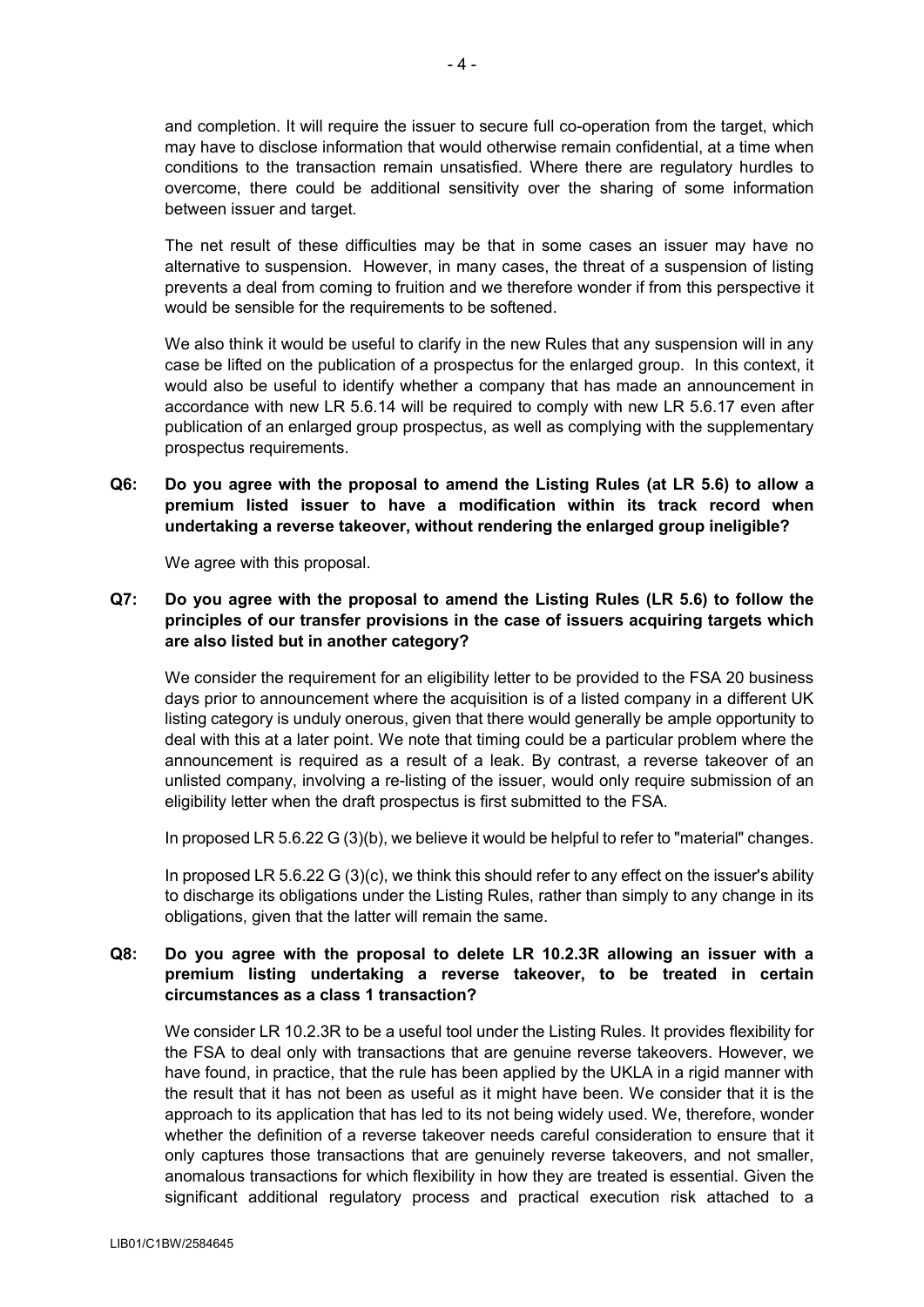transaction classified as a reverse takeover as opposed to a Class 1 transaction, we would argue for a slight narrowing of the definition of reverse takeover; for example, the criteria this exception could be changed to one where the consideration test does not exceed 125% and none of the other tests exceeds 100%.

### **Sponsors**

Generally, we would observe that, the new duties proposed to be imposed on sponsors as regards the FSA could potentially cause tension in the relationship between sponsors and issuers, and increase (from an already high level) the level of verification and due diligence a sponsor will require to an impractical and inappropriate extent, without necessarily providing any corresponding benefit. The widening of the role and the obligations of sponsors will almost certainly increase the effective cost of a premium listing for issuers and may be significant to small cap companies.

**Q9: Do you support the proposal to amend the Listing Rules (LR8.2.1R(6)) so that for smaller related party transactions a premium listed company is required to appoint a sponsor for the purpose of providing the FSA with confirmation that the terms of the proposed transaction are 'fair and reasonable' as far as shareholders are concerned?**

The appointment of a sponsor could increase costs, and, on smaller transactions, we wonder if this additional cost will be proportionate to the benefit gained - in particular, we wonder if the FSA has any evidence that the current regime is inadequate. The question of cost is even more important where, as acknowledged in the consultation paper, it may, notwithstanding the appointment of a sponsor, be appropriate to appoint an independent adviser to give the advice required by the sponsor to enable it to give its confirmation. In such circumstances, there would be a dual layer of costs.

**Q10: Do you support the proposal to amend the Listing Rules (LR 8.2.1R(7)) so that for Related Party Circulars a premium listed company is required to appoint a sponsor for the purpose of providing the FSA with confirmation that the terms of the proposed transaction are 'fair and reasonable' as far as shareholders are concerned?**

We can see the logic in this proposal.

**Q11: Do you support the proposal to amend the Listing Rules (LR 8.2.1(9)) to require a premium listed company to appoint a sponsor to discuss with the FSA whether a suspension of the listing is appropriate, before announcing a reverse takeover (that has been agreed or is in contemplation or where details of the reverse takeover have been leaked)?**

We have no comments on LR8.2.1(9) itself. However, we are unsure about the interrelation of proposed LR 8.2.1 R (9) and LR 5.6.6 R and in particular, as regards timing. LR8.2.1 R (9) appears to be a simple obligation with no timing requirement, whereas proposed LR 5.6.6 R refers to the need to contact the FSA *"as early as possible before announcing a reverse takeover which has been agreed or is in contemplation*". See also our response to question 4 for our reservations on the use of that language.

**Q12: Do you support the proposal to amend the Listing Rules (LR 8.2.1R(10) and LR8.2.1R(11)) so that where the target of a reverse takeover is not subject to a public disclosure regime, the premium listed company is required to appoint a sponsor in order to make a confirmation regarding the issuer's declarations, to the FSA?**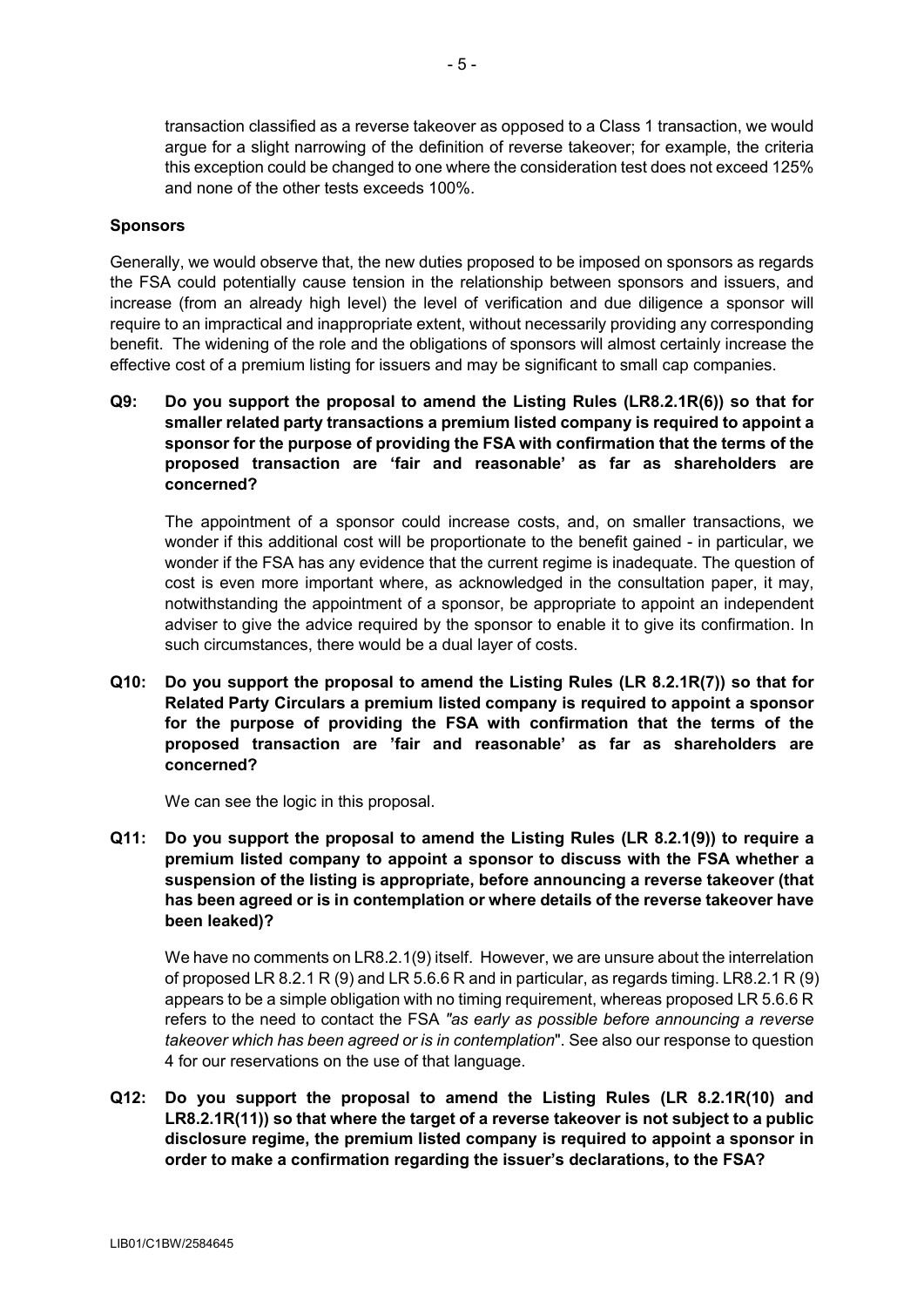We have no particular comment to make about the requirement to appoint a sponsor, but see our response to question 5 for our reservations about the proposed disclosure obligations.

**Q13: Do you support the proposal to amend the Listing Rules (LR8.2.1R(12)) to require a premium listed company to appoint a sponsor for the purpose of submitting the eligibility letter required as a result of a reverse takeover?**

No comment.

**Q14: Do you support the proposal to amend the Listing Rules (LR8.2.1R (13)) to require a sponsor to be appointed in relation to severe financial difficulty letters?**

We are happy with this proposal, as, in practice, a sponsor tends to be appointed in relation to severe financial difficulty letters.

**Q15: Do you support the proposal to amend the Listing Rules (LR8.2.1R(14)) to require a sponsor to be appointed in relation to the acquisition of a publicly traded company?**

Sponsors will need to take advice and obtain comfort in order to give this confirmation, which will add to the cost and complexity of transactions.

## **Q16: Do you support the proposal to amend the Listing Rules in respect of the definition of sponsor services to include all sponsor communications with the FSA in connection with the sponsor service?**

We believe that the definition of sponsor service could be improved to clarify that, where a sponsor also provides other services to an issuer, for example where it also acts as broker and/or financial adviser, communications made in its non-sponsor capacity do not fall within the definition.

We are not sure why the last sentence of the definition has been deleted and think that it should be reinstated.

### **Q17: Do you support the proposal to amend the Listing Rules (LR8.3.1R(1A)) so that a sponsor is required to provide any explanation or confirmation as the FSA reasonably requires for the purposes of ensuring that the Listing Rules are being complied with by an applicant or listed company?**

No comment. The proposal generally restates current practice and, in any event, should be covered by the general principles.

### **Q18: Do you support the proposed amendments to the Listing Rules (LR8.3.1AR) in relation to sponsor communications and standard of care?**

We wonder whether the wording of proposed LR 8.3.1 A R could be clearer. In particular, the words "take all reasonable steps" seem unduly onerous, for example, when a sponsor is relying on third party expertise. Paragraph 3.24 of the consultation paper is helpful in that it clarifies what action might, in such circumstances, amount to reasonable steps, and we wonder if similar clarification could be incorporated in proposed LR 8.3.1 A R.

Similarly, we believe that the requirement to produce information "immediately" may be one which is difficult to implement in practice and wonder whether this should be replaced with "as soon as reasonably practicable".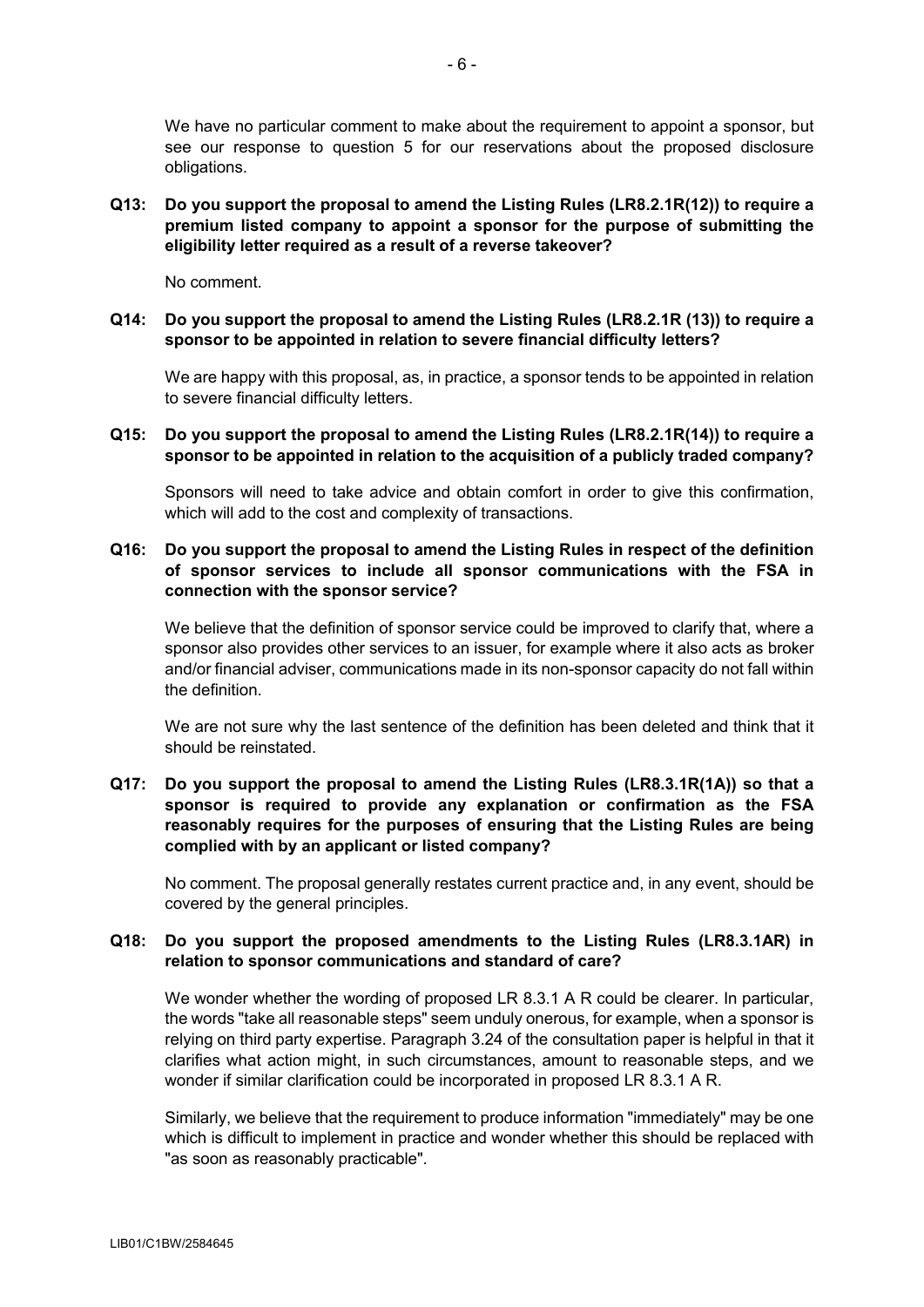**Q19: Do you support the proposed amendments to the Listing Rules (LR 8.3.2AG) in relation to sponsor communications that seek to reinforce the responsibility of the sponsor for communications with the UKLA, in instances where a sponsor relies on representations made by the listed company or applicant or a third party?**

We wonder whether the emphasis on sponsor responsibility, notwithstanding the reliance of sponsors on third party assurances, could lead to an increased requirement from sponsors for separate advice and possible increased costs for issuers, without necessarily giving rise to any corresponding benefit.

### **Q20: Do you support the proposal to amend the Listing Rules (LR 8.3.5BR) to introduce a Principle of Integrity for sponsors?**

No comment.

**Q21: Do you support the proposal to amend the Listing Rules (LR8.3) to clarify that a sponsor must, as part of its ongoing conflicts checking procedures, take all reasonable steps to identify conflicts that could adversely affect its ability to perform its functions under LR8?**

We are puzzled by some of the statements made in paragraphs 3.29 and 3.30 of the consultation paper and would suggest that these be clarified and perhaps included as guidance in the amended LR8.3 rules. In particular, we wonder what the FSA has in mind when saying that a sponsor will need to ensure it "refreshes its conflicts checks" for the duration of the relevant sponsor service and when saying that sponsors will be required to extend their conflicts checking procedures so that they consider "regulatory" as well as client conflicts.

## **Q22: Do you support the proposal to amend the Listing Rules (LR8.6.16) so that sponsors are required to retain accessible records which are sufficient to demonstrate the basis on which sponsor services have been provided?**

Whilst we agree with the intentions behind proposed LR 8.6.16AR, we believe there is a need to balance the principles of best practice record keeping with the practical constraints. Whilst it is possible to contemplate what should be in theory maintained, the practicalities of putting in place measures to ensure such an outcome can be difficult to achieve. For example, there can often be frank and robust discussion of a topic in a meeting, but accurately reflecting that in records can be a challenge. We believe that the rules, and any associated guidance, need to be flexible enough to acknowledge such practical issues.

Additionally, we wonder if there is merit in trying to introduce a concept of materiality so that the same level of compliance does not attach to every step, and in particular, the minutiae involved in providing a sponsor service.

If the points raised above are not taken into account, and the rules have to be taken account of literally by sponsors, we have concerns that this will lead to an unduly onerous compliance burden which is disproportionate to the overall objective that is trying to be achieved.

# **Q23: Do you agree with the proposal to amend the Listing Rules (LR 8.7.8) so that sponsors are required to notify the FSA of matters that would be relevant to the FSA in respect to: market confidence; reorganisations; and, ongoing approval as sponsor?**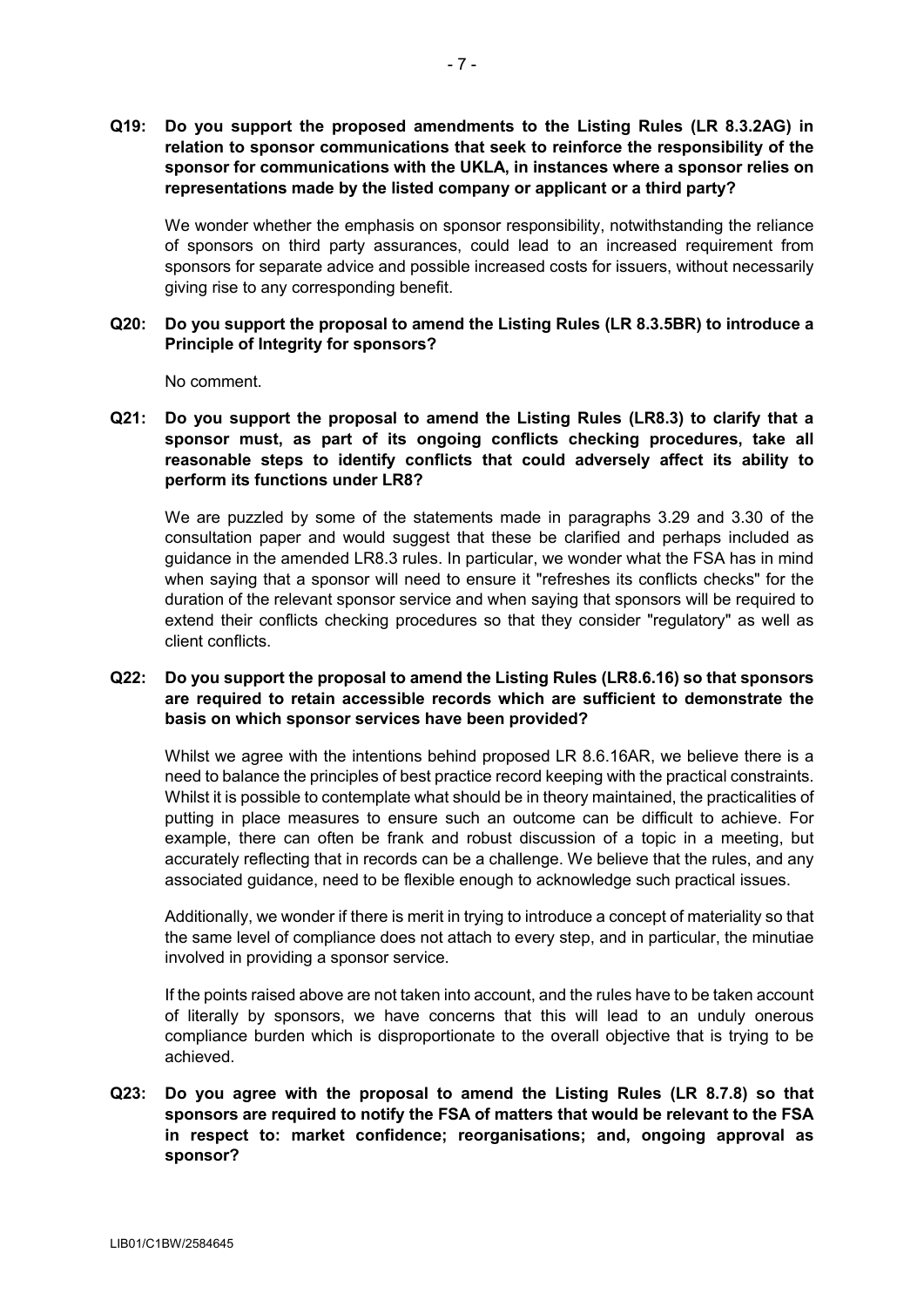We think that the use of the word "could" in proposed LR 8.7.8 R (1)(b) and LR 8.7.8 R (10) is too low a threshold, and that wording such as "would be likely to", or similar, would be more appropriate.

**Q24: Do you support the proposal to amend the Listing Rules (LR 8.7.21AG) so that sponsors are required to submit a cancellation request in the event that they are unable to provide the requisite assurance of ongoing eligibility?**

No comment.

### **Q25: Do you support the proposal to amend the Listing Rules (LR8.7 and LR 8.3.13G) so that sponsors are no longer required to submit Conflicts Declarations?**

Yes we do, but we would note that it will not be possible in all circumstances for sponsors to take "all reasonable steps" to identify conflicts as required by LR8.3.7BR, such as, for instance when a sponsor receives a call from an issuer requiring immediate advice to be given and the obligation imposed by LR8.3.12A takes no account of such circumstances. In such a case, a sponsor will take whatever steps it can reasonably take in the time available while endeavouring to advise its issuer client as quickly as required.

### **Q26: Do you support the proposal to amend the Listing Rules (LR8.6.17R and LR 8.7.8R(9)) so that sponsors are no longer required to carry out regular reviews?**

Yes we do.

## **Q27: Do you support the proposal to amend the Listing Rules (LR 8.5.6R) to introduce a specific obligation on premium listed companies and applicants to co-operate with their sponsor to enable the sponsor to discharge its obligations to the FSA?**

We consider that it may be useful to include guidance about what this might entail. For example, would it require issuers to inform sponsors of breaches, even where a sponsor is not currently engaged in sponsor work for the issuer and/or the breach does not relate to the work being undertaken? Also, in practice, will such an obligation on issuers mean that they need a thorough understanding of a sponsor's obligations under the Listing Rules in order to comply and, if so, how would this be achieved? We wonder if deleting most of the second line of the proposed rule so that it reads as follows would provide a sufficient level of obligation for an issuer:

"A company with or applying for a premium listing must cooperate with its sponsor, including by providing to the sponsor all information reasonably requested by the sponsor, for the purpose of carrying out the sponsor service in accordance with LR 8".

We also believe that LR8 is not the correct place for this Listing Rule, given that is applies to issuers, not sponsors. LR9 would be appropriate.

### **Q28: Do you agree with the proposed amendments set out in paragraph 3.45?**

In relation to the amendment in 3.45(b), we believe that the removal of the materiality threshold from the requirement to notify information concerning rule breaches (in proposed new LR 8.3.5AR) may lead to an increase in potentially unnecessary notifications to the FSA and may cause tension in the relationship between sponsors and issuers. We would therefore suggest reinstating the materiality threshold.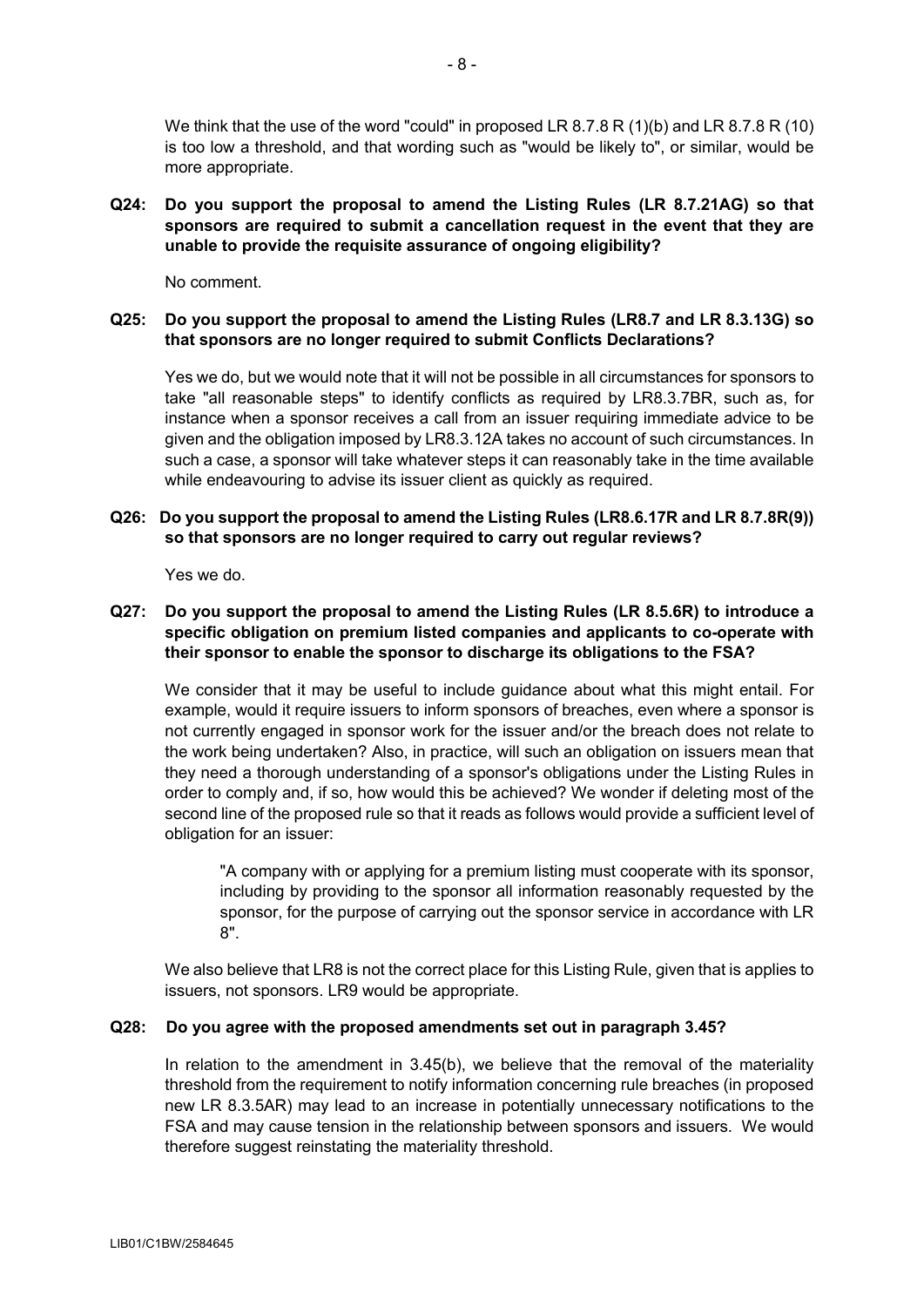#### **Transactions**

**Q29: Do you support the proposal to remove reference to 'revenue nature' from LR 10.1.3R(3) and LR 11.1.5R of the Listing Rules?**

We agree with this proposal.

## **Q30: Do you support the proposal to amend the Listing Rules to dispense with the notification requirements for class 3 transactions by deleting LR 10.3 from the Listing rules?**

We agree with this proposal.

In a similar vein, we note that LR10.4.2 contains an open-ended requirement on an issuer to make a supplementary announcement if there are significant changes/new matters following a Class 2 (or Class 1) announcement. We suggest that it would provide certainty for issuers if this were subject to an end date (e.g. completion of the transaction), after which DTR 2 would apply.

**Q31: Do you agree that the proposed guidance on operation of our proposed new definition of break fee arrangements (LR10.2.6 and LR10.2.7) provides sufficient direction?**

We agree with the proposal.

**Q32: Do you support the proposal to amend the Listing Rules (LR 10.5.2, LR10.5.4 and LR 11.1.7) to require premium listed companies to send a supplementary circular to shareholders in the event a significant change or a significant new matter is considered to constitute necessary information?**

We believe that conforming the wording in respect of the class rules (LR 10.5.4) and the related party rules (LR 11.1.7) as proposed is useful in ensuring a consistent approach in both.

However, we believe that, whilst it is useful for issuers to have the ability to issue a supplementary circular (as is currently the case), there is no need for the rules to specify when, and within what deadlines, an issuer must do so. Listing Principles 3 and 4 already require issuers to ensure that the information they send to shareholders is not misleading. In addition, directors already have a duty to shareholders to provide enough information to enable them to make an informed decision at a shareholders' meeting, and shareholders can vote in favour of an adjournment of the meeting if they believe they need more time to consider any new information made available shortly before, or at, the meeting.

In this context, we think that the requirement for supplemental circulars for class 1 and related party transactions where there is a significant change or new significant matter, and for a seven-day adjournment to shareholder meetings, could lead to significant delays in closing transactions, with a questionable benefit to the investor community, as compared to existing requirements under which a new class 1 circular is only required where the terms of the transaction are changing materially. The proposed wording in LR 10.5.4R requires a company to send a supplementary circular to shareholders if there is a material change affecting **any matter** (our emphasis) the listed company is required to disclose, or **any matter** (our emphasis) the listed company would have been required to disclose if it had arisen at the time of publication of the circular. There is no requirement for the change or new matter to be one that would materially affect the decision shareholders are being asked to make. For example, there might be a change to a material contract, where the change is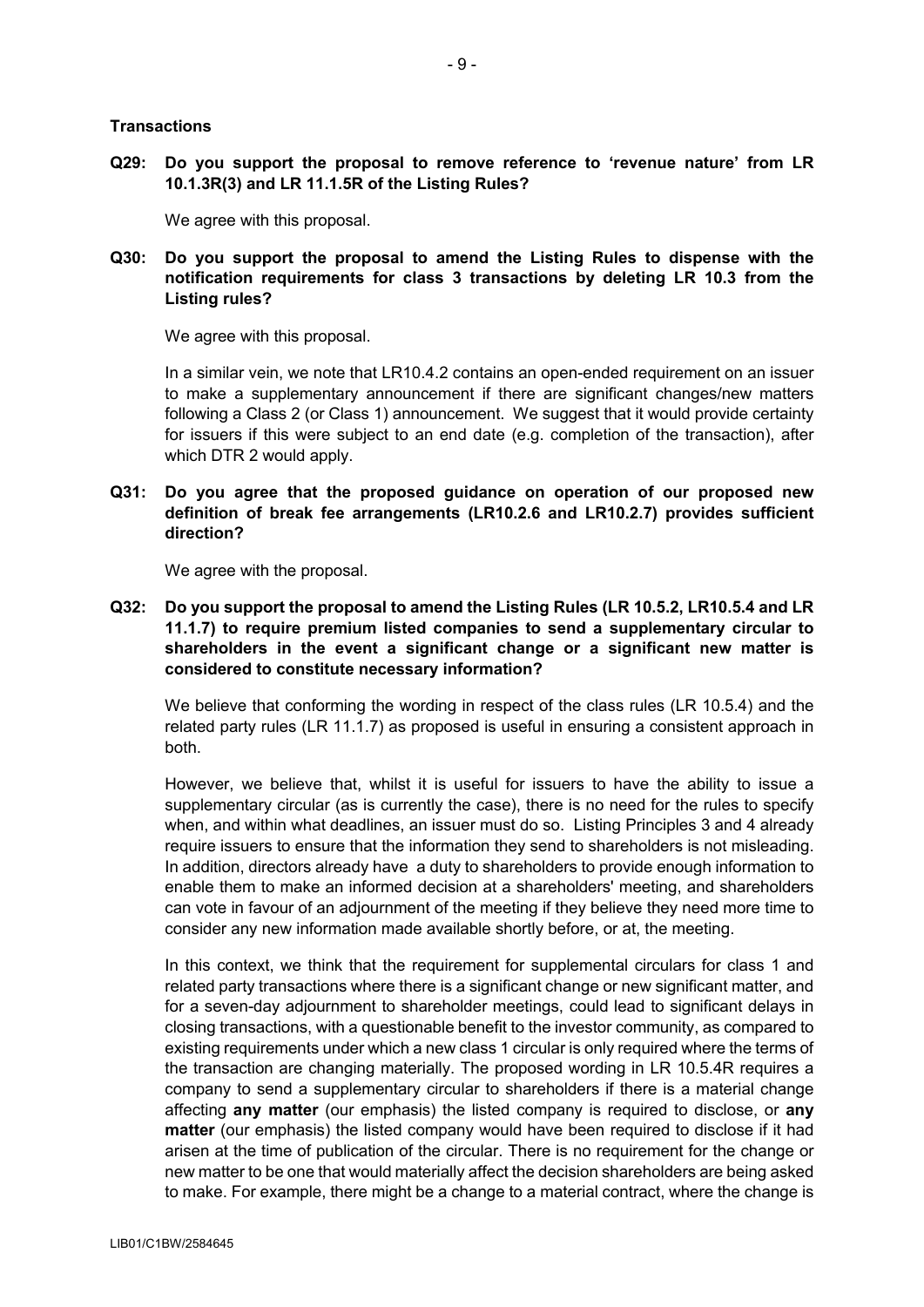a material change to that contract but not material in the context of the particular acquisition or disposal shareholders are being asked to approve.

LR 10.5.5G also suggests that it may be necessary to adjourn a shareholders' meeting if a supplementary circular cannot be sent to shareholders at least 7 days prior to the convened shareholder meeting. It does not explain the basis for this reference to 7 days or the circumstances in which it would not be necessary for the meeting to be adjourned. As explained above, we do not think this is a matter that should be dealt with by the Listing Rules.

### **Q33: Do you support the proposal to remove the reference to 'revenue nature' from LR 11.1.5R of the Listing Rules?**

We support these changes (including those in LR11.1.5(2)R), which we believe will be very welcome to issuers.

### **Aggregation of transactions in any 12 month period**

Whilst not specifically raised by the consultation questions, we believe that the proposed changes do not fully clarify the position on the aggregation of related party transactions over a 12 month period. While the proposed changes provide that the transactions to be aggregated within a 12 month period "include" transactions and arrangements falling under LR 11.1.10R (the rule relating to transactions with ratios of less than 5%) and paragraph 1 of Annex 1 to LR 11 (the exception relating to transactions with ratios of 0.25% or less), they do not address whether transactions (other than small transactions) which are exempted from the related party rules by Annex 1 to LR 11 (for example, take up of rights issues, loans to directors, transactions agreed before the counterparty was a related party) should or should not be aggregated with later transactions with the same related party, when deciding how to classify those later transactions. We consider that such other exempted transactions should not be included in any later aggregation, as their exempt nature is not related to their size.

### **Definition of Associate**

Whilst not specifically raised by the consultation questions, we feel that the new "partnership" definition of a related party associate may be difficult to apply as currently framed; for example, the reference to "voting rights" does not translate very well to a partnership context. In a limited partnership, there are few matters on which a limited partner has a vote, but equally the general partner would control the running of the partnership without having any "voting" rights as such. In addition, economic rights may also be difficult to quantify where different partners have different profit rights.

# **Q34: Do you support our proposals in relation to directors' indemnities and similar arrangements (LR10 and LR11)?**

The manner in which the Listing Rules distinguish between a company's advances to its directors under section 205 of the Companies Act 2006 on the one hand and under section 206 of that Act on the other is confusing. We submit that all Defence Funding Loans should be included within the exemptions from the related party regime.

If it is accepted that Defence Funding Loans should be so exempted, we would also submit that the same logic should be applied to the class test regime such that a similar exemption to that set out in LR11Annex1R5(1)(c) (to include s206 loans or advances) should be included within LR10. We suggest that, to achieve this, the FSA needs to: (a) amend the definition of "transaction" in LR 10.1.3R to specifically exclude Defence Funding Loans; and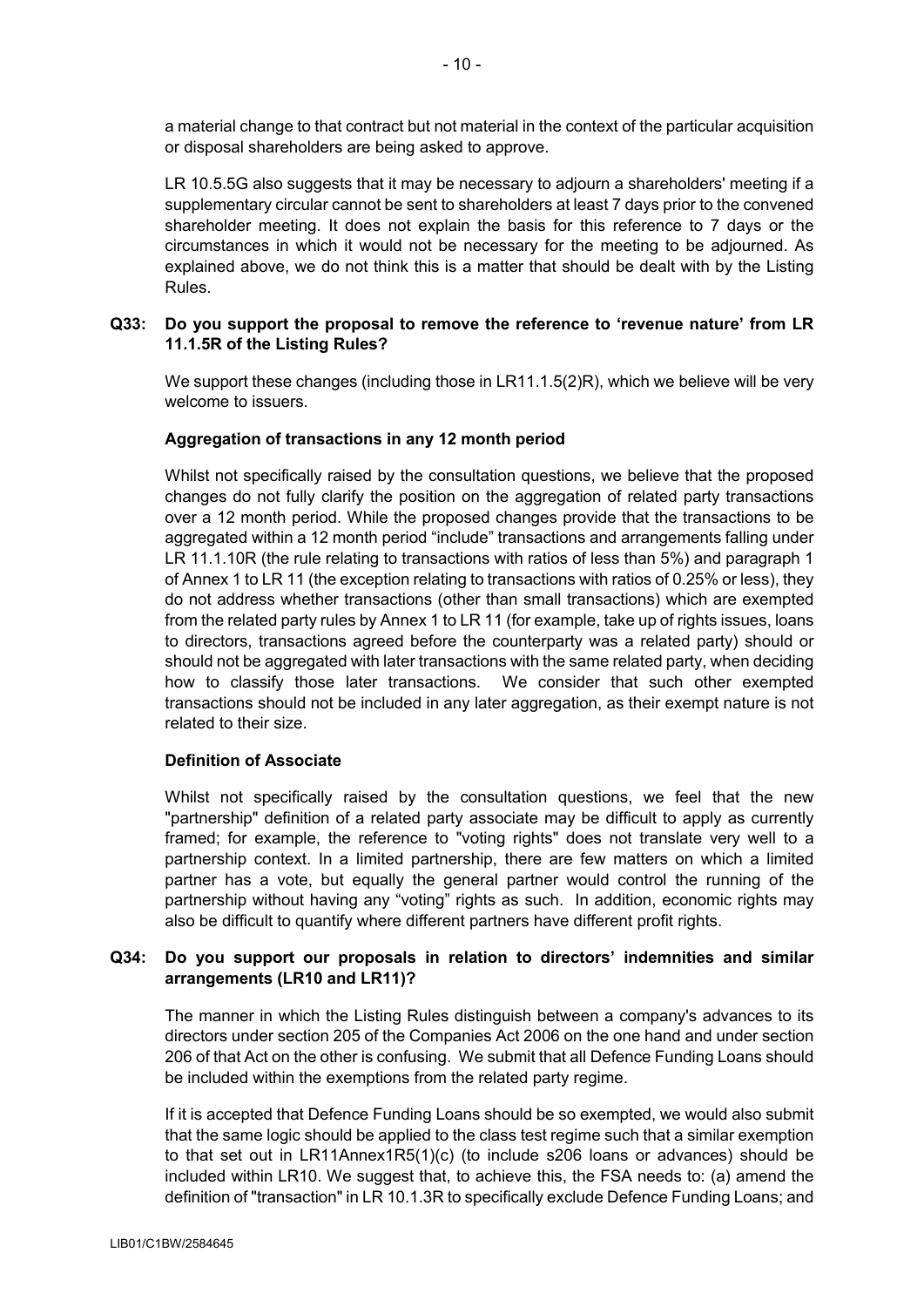(b) also add Defence Funding Loans to the list of exempt indemnities in LR 10.2.5G. We note the FSA's comment that a cap could be included in director loans to prevent them falling foul of the Class 1 requirements, but we do not think that this gives shareholders much additional comfort from a practical perspective, while causing potential worry and uncertainty for directors.

We also believe that the guidance in LR10.2.5G is too narrow. It only allows an indemnity that is specifically permitted to be given to a director or auditor under the Companies Act 2006. Many listed groups include non-UK companies and indemnities and loans given to directors and officers of those non-UK companies in accordance with the laws of the relevant jurisdiction should also be treated as not being exceptional. We therefore think that the exemption should be extended to cover non-UK companies, in the same way as is done in paragraph 5 of Annex 1 to LR11.

### **Q35: Do you agree with the proposed amendments to the Listing Rules (LR12.2, LR12.4 and LR13.7) in relation to the purchase of own equity shares?**

We agree with the proposed amendments.

**Q36: Do you agree with the 0.5% threshold proposal (LR12.6.4R) requiring companies to announce any issue, sale or cancellation of treasury shares under an employee share scheme over 0.5% of a company's issued share capital (excluding treasury shares)?**

We agree.

**Q37: Do you support the proposal to amend the Listing Rules (LR13.1 and LR13.2) so that the circular must be posted to shareholders as soon as it has been approved and our proposals to require circulars to be sent to shareholders no later than seven days before the date of a meeting?**

We do not consider the proposed changes helpful. The proposed language requiring a circular to be sent to shareholders "as soon as practicable after it has been approved" could mean a period greater than that required under the Companies Act 2006 and we see no basis for that. Similarly, the requirement in proposed LR 13.1.9 R that circulars must be sent to holders of listed equity shares to allow sufficient time for review and consideration is not, we believe, helpful, although we note that this is at least stipulated as being no later than 7 days before the date of a meeting. Despite the qualification, we consider the wording is too vague to be helpful, and may lead to shareholders expecting a longer period to review documents than is currently prescribed by statute.

Whilst we would prefer the proposed rule to be amended for the reasons given above, it is unclear to us how, as currently drafted, the requirement to send a circular as soon as practicable after it has been approved, as in proposed LR 13.2.10 R, sits with the requirement to send it in time to allow sufficient time for review and, in any event, no later than 7 days before a meeting, as required by proposed LR 13.1.9 R.

We also do not think the addition of the proposed words to LR13.1.3 are helpful. There are cases where a listed company may want to refer to an approved prospectus of another company, for example, where it has acquired another listed company which has published a prospectus, or where a new holding company has been inserted on top of a group and it wishes to refer to a prospectus issued by the previous holding company.

More generally on LR13, we note that there continue to be some routine shareholder matters that are not covered by LR 13.8; for example, sub-divisions and consolidations of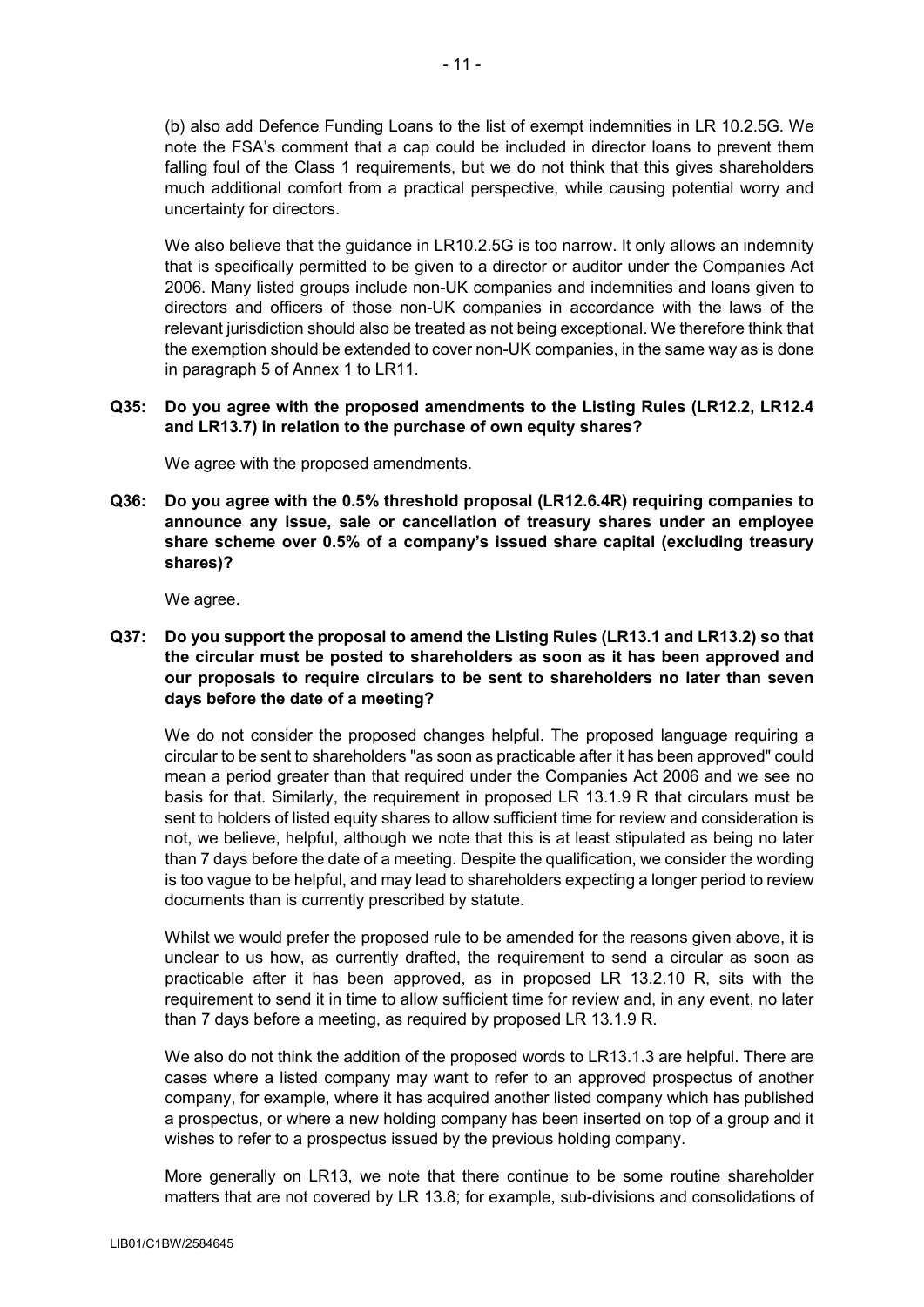share capital. As these are generally viewed as routine, it would be useful to include them within the scope of matters not requiring UKLA review.

**Q38: Do you support the proposal to amend the Listing Rules (LR13.4.1R(4)) so that both the issuer and its directors will be referred to as taking responsibility for the contents of a class 1 circular?**

No comment.

**Q39: Do you support the proposal to remove the requirement (LR13.6.1R(7)) for listed issuers to include class 1 disclosures within a related party circular, in the event a transaction has a percentage ratio greater than 25%?**

We agree with the proposal.

However, we wonder whether certain of the "transactions" that are referred to in the FSA commentary, such as amendments to investment management agreements, should also be specifically exempted from LR 10 as well, in order to ensure that there is no continuing obligation to comply with any Class 1 provisions in respect of such matters.

#### **Financial Information**

**Q40: Do you support the proposal to amend the Listing Rules (LR6.1.1R and LR6.1.1A) to reflect the FSA's current approach of not applying Chapter 6 where an existing premium listed company sets up a new holding company, provided that no transaction is being undertaken that would increase the assets or liabilities of the group?**

We support this proposal.

**Q41: Do you support the proposal to amend the Listing Rules (LR6.1.3R(1)(b)) to limit the date of admission of the securities to listing to a date not more than 3 months after the date of the prospectus?**

No. We note that the proposed listing rules require a new issuer to have published a balance sheet which is not more than nine months before the date of admission to listing – they do not, as the consultation paper suggests, limit the validity of a prospectus to three months after its date of issue. The new requirement for audited accounts of the issuer to be no more than nine months old at re-admission may leave an issuer with a requirement to procure and publish a new set of audited target accounts. We expect this requirement could prove to be particularly problematic in takeovers, if the satisfaction of conditions to closing in a merger or takeover context or reverse takeover context (for example, anti-trust or other regulatory conditions) takes longer than expected, as updated audited accounts of the target may not be easily available.

### **Q42: Do you agree with the proposal to amend the Listing Rules (LR6.1.3R(2)) to remove the reference to auditors and focus on the independence of the person providing the opinion?**

Yes, although we question whether the rules should specify or refer to the qualifications required of the independent person.

# **Q43: Do you agree with the proposal to amend the Listing Rules (LR6.1.3AG) to include new guidance describing the types of modification to the opinion on audited accounts which may be acceptable to the FSA based on our current practice?**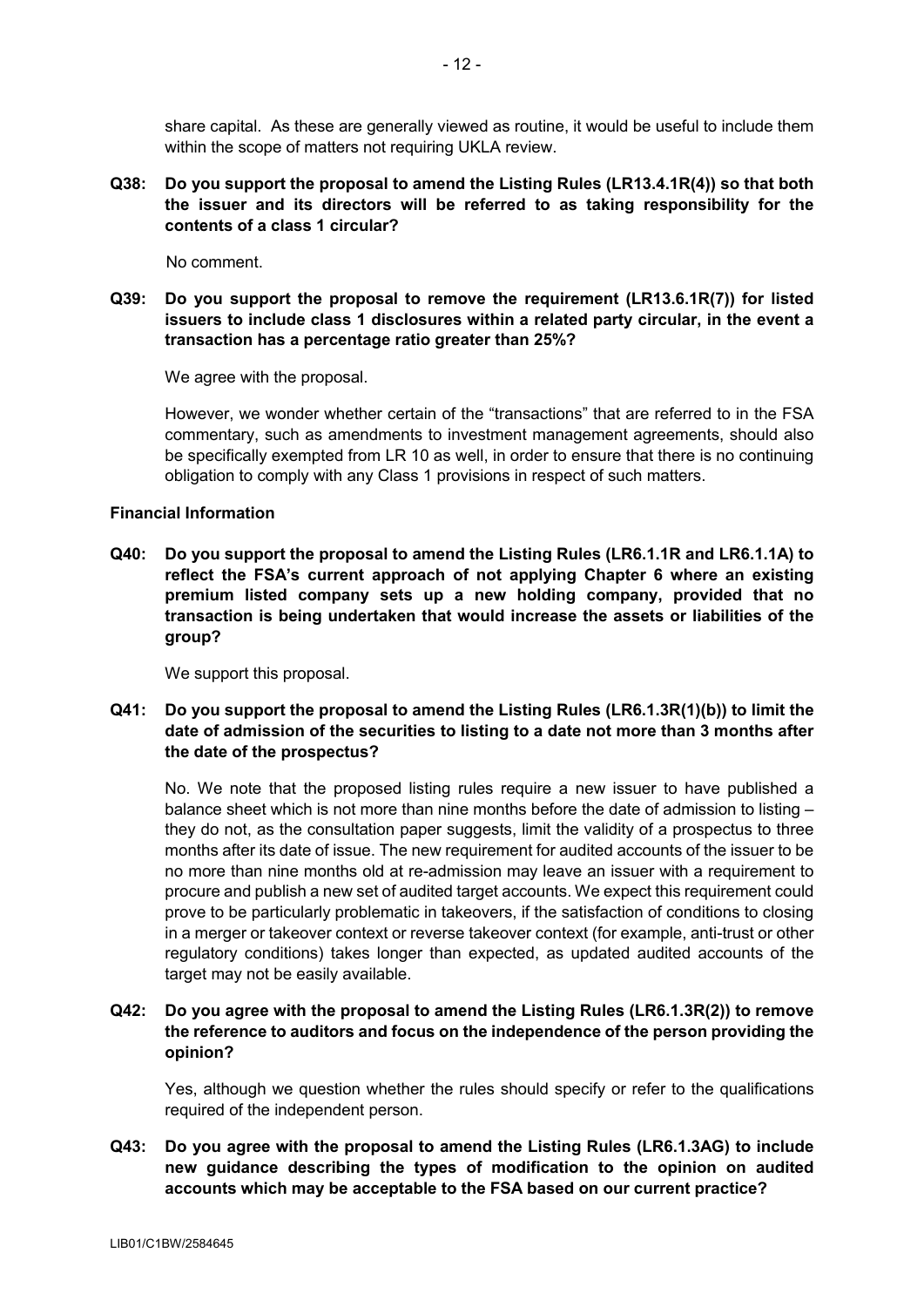Yes, this is helpful.

**Q44: Do you support our proposals in the related rules and guidance on the sufficiency of the historical financial information (LR6.1)?**

The inclusion of such guidance is helpful.

**Q45: Do you agree with the proposed clarification of our approach in the Listing Rules (LR6.1.8R and LR6.1.11R) that if a mineral or scientific research company has not been operating for the required period of three years, it must have published or filed accounts since the inception of its business activities?**

This would appear to prevent a mineral company or scientific research company obtaining a premium listing until after it has produced audited financial statements. We would question whether this is sensible.

**Q46: Do you agree with the proposed clarification in the Listing Rules (LR6.1.12R) that a scientific research company must have proved its ability to attract funds from sophisticated investors prior to the marketing at the listing date?**

Yes.

**Q47: Do you agree with the proposed consequential amendments to the guidance (LR6.1.13G and LR6.1.14G) relating to the cases where the FSA can modify accounts and track record and the amendment to clarify that the guidance is only relevant to the accounts and track record requirements?**

No comment.

**Q48: Do you agree with the proposed new guidance in the Listing Rules (LR 6.1.20AG) clarifying that holdings of individual fund managers in an organisation will be treated separately, provided investment decisions with regard to the acquisition of shares are made independently?**

Yes, although if decisions need to be 100% "unfettered", this may make this relaxation redundant. The views of investment management groups in this regard would be informative.

**Q49: Do you agree with the proposed new guidance in the Listing Rules (LR6.1.20BG) explaining that we consider that financial instruments that give a long economic exposure to shares, but do not control the buy/sell decision in respect of the shares, should not normally count as an interest for the purpose of the public hands threshold?**

We broadly agree with the proposal. Whilst it does not fit with the general treatment of CFDs, for example in the DTRs, where they are treated as equity, we can see that there would be difficulties in permitting CFDs to count towards the free float.

Also, LR 6.1.20BG appears to contain a typo. The first line refers to "a financial instrument that provides a long-term economic exposure to shares". We think this should instead refer to financial instruments providing "a long economic exposure to shares". That would be consistent with paragraph 5.20 of the consultation paper, and also LR 6.1.20BG's subsequent reference to a "long position in shares".

## **Q50: Do you agree with the proposal to amend the Listing Rules (LR6.1.23R) so that a company's constitution and the terms of its shares must be compatible with**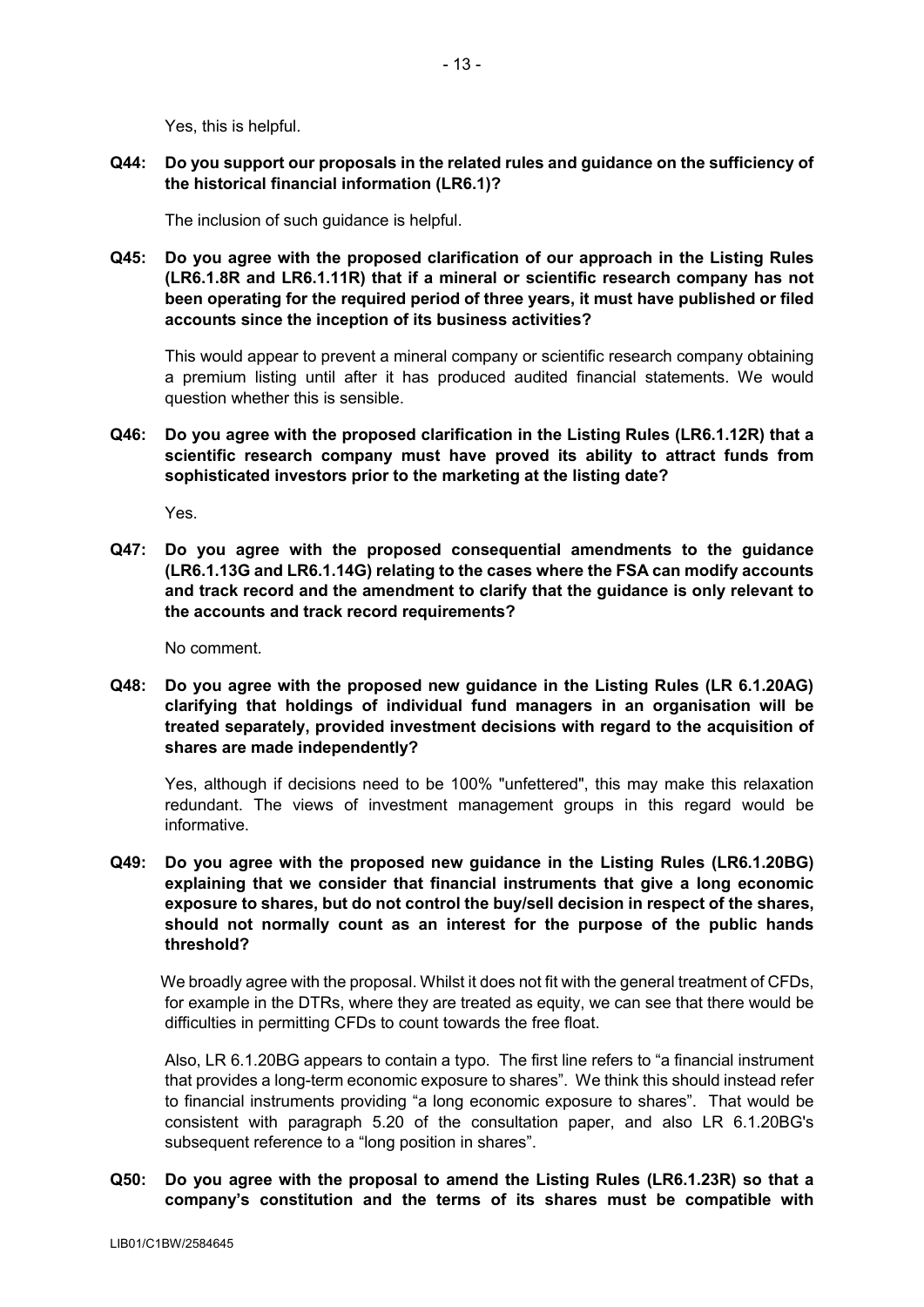## **electronic settlement, rather than requiring the shares to be settled electronically, or do you think we should delete the requirement altogether?**

Whilst we agree with the comment that the requirement is more a matter for the markets upon which the listed shares are traded, we would suggest that the provision should only be deleted from the Listing Rules, if the point is definitely covered by the relevant markets' rules. Alternatively, we would suggest leaving the requirement in, but adding guidance covering the points made in paragraph 5.21 of the consultation paper on overseas companies/depositary interests.

**Q51: Do you agree with the proposed amendments (LR13.4.7G) to the requirements for class 1 acquisitions of mineral assets?**

The inclusion of such guidance is useful.

**Q52: Do you agree with the proposed amendments to the Listing Rules (LR 13.5), which detail the acceptable treatment for entities that have been or will be equity accounted or treated as an investment in the accounts of the listed issuer?**

No comment.

**Q53: Do you support the proposal to amend the Listing Rules (LR 13.5.3CR) so that, where financial information is required but cannot be provided in the appropriate form, a valuation report should be included in the class 1 circular?**

Yes.

**Q54: Do you find helpful the proposal to clarify in the Listing Rules (LR13.5.4R(2)) the exceptions to the rule that financial information in a class 1 circular must be prepared according to the accounting policies adopted in the issuer's latest annual consolidated accounts?**

No comment.

### **Q55: Do you support the proposal to amend the Listing Rules (LR13.5.9AR) so that listed issuers are required to make specific disclosures in respect of synergy benefits?**

We do not believe that a requirement to provide the details set out in the proposed LR 13.5.9AR will add anything meaningful. In particular, we have concerns about what the requirements really mean and how issuers would realistically be expected to comply with the obligation.

The Takeover Code only imposes additional requirements in relation to paper offers which are not recommended and we do not believe that it will be helpful to impose additional requirements outside these situations.

If, however, it is felt that more is required, we think that the issues raised in paragraphs 5.37 to 5.40 of the consultation paper would be better dealt with by guidance rather than a rule. In practice, we believe that issuers will give the level of information they believe investors need to make an informed decision. If investors feel there is insufficient information they will seek clarification or not invest. It is, therefore, in the interests of issuers to ensure investors are given the information they need. However, we accept that guidance on the factors that issuers should consider or take into account may be useful. We would be happy to assist in formulating this.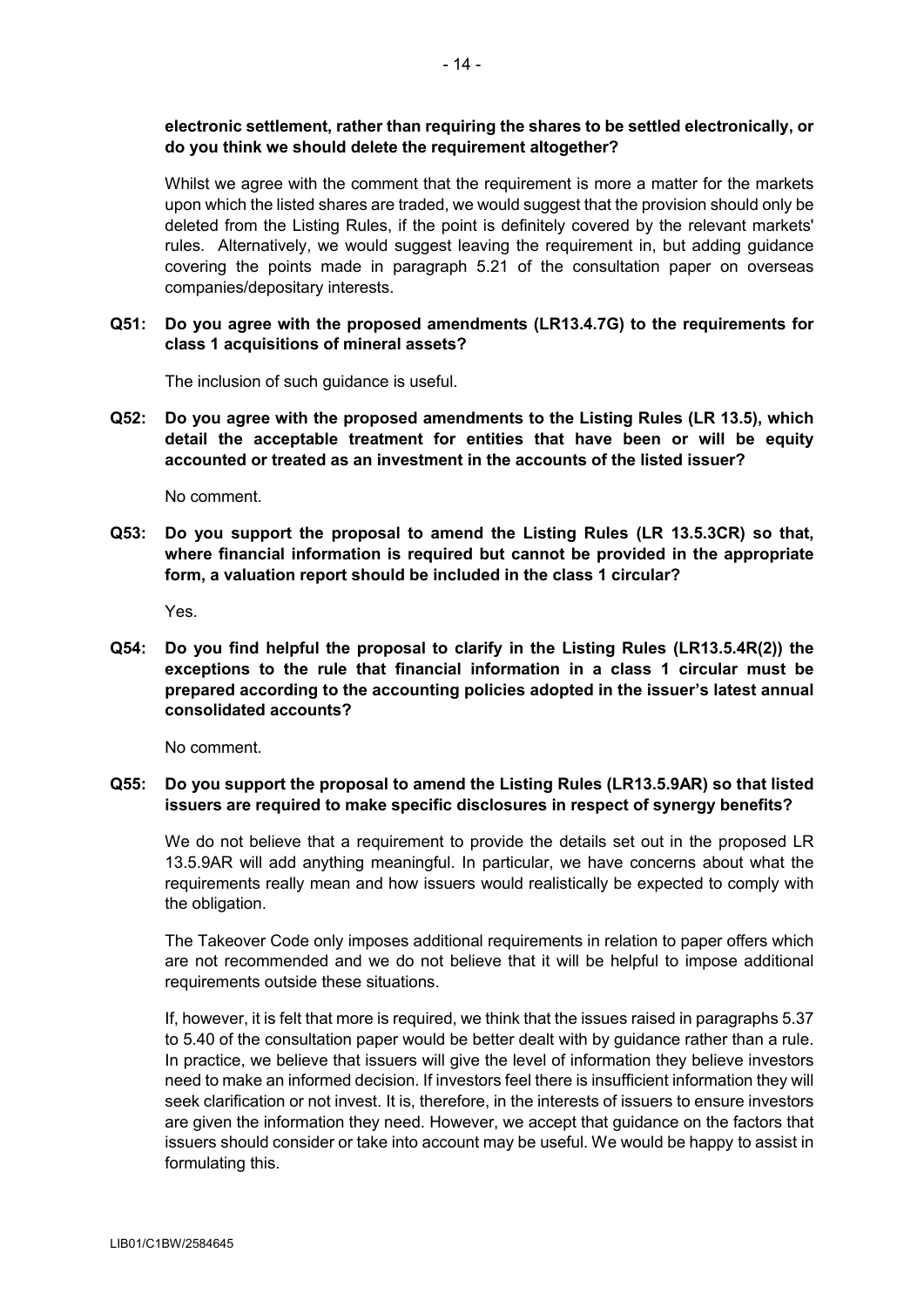**Q56: Do you agree with the proposal to amend the Listing Rules (LR13.5.17) to clarify that the financial information on companies acquired by targets should represent at least 75% of the enlarged target, or in the case of a reverse takeover 75% of the enlarged group?**

This appears logical, but there may be a concern where target's financial records are, for reasons outside the listed company's control, insufficient to enable compliance.

**Q57: Do you support the proposed amendments to the Listing Rules (LR13.5.21R) to require financial information tables to detail the accounting policies used and that the accountant's opinion need only state that the table gives a true and fair view?**

This seems helpful.

**Q58: Do you support the proposal to amend the Listing Rules (LR 13.5.27R) relating to acquisitions of companies traded on 'overseas' investment exchanges to allow the concession to apply where the FSA is satisfied as to the appropriateness of a particular investment exchange or MTF?**

Yes, we support this. It would be helpful if AIM and certain other relevant exchanges and facilities having appropriate standards were specified.

**Q59: Do you agree with the proposal to include in the Listing Rules (LR 13.5.27AG) guidance as to the matters the FSA will consider and the timetable, when reviewing the appropriateness of a particular investment exchange or MTF?**

No comment.

**Q60: Do you support the proposal to amend the Listing Rules (LR13.5.27) to allow certain modified opinions in financial information tables and require a positive assertion that the accounting policies are consistent?**

We support the proposal to allow certain modified opinions. We express no view regarding the proposed requirement for a positive assertion.

**Q61: Do you support the proposal to amend the Listing Rules (LR13.5.27) to allow the issuer to choose whether to include interim and quarterly financials in a circular and the proposed amendments to LR 13.5.30R?**

We support the proposal to increase choice in terms of the inclusion of quarterly and interim figures, but express no view on the proposed requirements as to presentation.

**Q62: Do you support the proposal to amend the Listing Rules (LR13.5.30) to amend the order of preference for the sourcing of disposal entity financial information and to allow the limited use of allocated financial information where such allocation is necessary and appropriately explained?**

This seems logical, but we express no views on the detailed proposed requirements.

**Q63: Do you agree with the proposal to amend the Listing Rules (LR13.5.30CR) so that in circumstances where accounting policies (or GAAP) may have changed, the FSA will require issuers to disclose the required financial information under both the old and new bases? As before, we would be interested to know how often the 75% rule above would be applied in practice.**

No comment.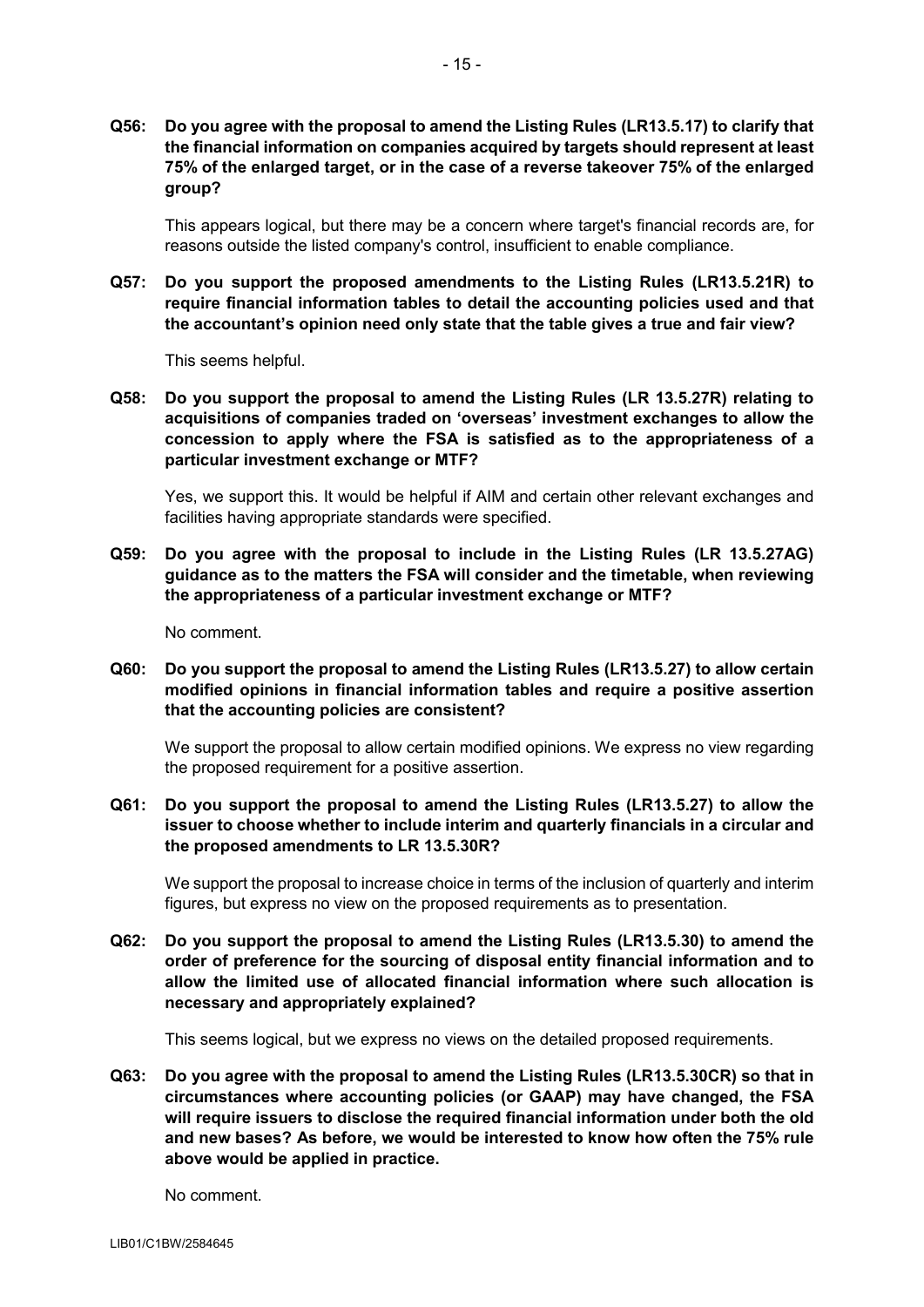**Q64: Do you agree with the proposal to amend the Listing Rules (LR13.5.30DG) in relation to the allocation of central costs to disposal entities to clarify that the concession applies only to non-operating costs such as interest and tax?**

No comment.

**Q65: Do you agree with the proposal to amend the Listing Rules (LR13.5) relating to profit forecasts to clarify that the fact the profit forecast or estimate was prepared for a reason other than the class 1 circular does not itself indicate invalidity and that the phrase 'a significant part of the listed company group' in LR 13.5.33(1)R should be interpreted as at least 75% of that entity?**

No comment.

**Q66: Do you agree with our proposal to delete LR 13.5.35G so that the requirements for profit forecasts are extended to class 1 disposals?**

No comment.

#### **Externally managed companies**

**Q67: Do you support the proposals to amend the Prospectus rules (PR 5.5.3) and the Disclosure rules and Transparency rules (DTR 3.1) to ensure the principals of the advisory firm are responsible (in addition to the company and its directors) for any prospectus the company publishes in the UK and to clarify that they are subject to transparency rules in their share dealings?**

We consider that there are existing tools that the FSA could use when considering whether a company utilising an "external management" structure is suitable for premium listing (e.g. LR 6.1.4(2) and (3)R), without the need for the completely new set of rules proposed.

We also believe that there are existing protections at law that are useful to disgruntled investors and which might mean the proposals are not required or, at least, not required in their current form. For example, shareholders always have the right to remove directors which they could do if they were not happy with the relationship between the issuer and the managing company.

We also think that there is a risk that, in seeking to draft new rules for a type of structure that is still very unusual, the FSA may find itself catching companies and arrangements that are nothing to do with the targeted structure, and it may be necessary to expend considerable effort in refining the wording and/or in providing guidance on application of the new rules, for what may be seen as little real gain.

## **Q68: Do you support the proposals to amend the Listing Rules (LR6.1) so that commercial companies featuring this structure do not qualify for the premium listing accreditation?**

See comments above.

On a smaller point, we note that the suggested amendments currently do not exempt Chapter 15 or 16 companies from compliance with the new provision in LR6, as paragraph 6.17 of the consultation paper suggests would be the case. (This is because, unless LR 15.4.1R and 16.4.1R(1) are amended, they will have the effect of applying LR 9.2.20R to such companies.) In this context, we also wondered whether any thought had been given to how the amended guidance on PDMRs in DTR 3.1.2A(2) would apply to investment managers and/or advisers.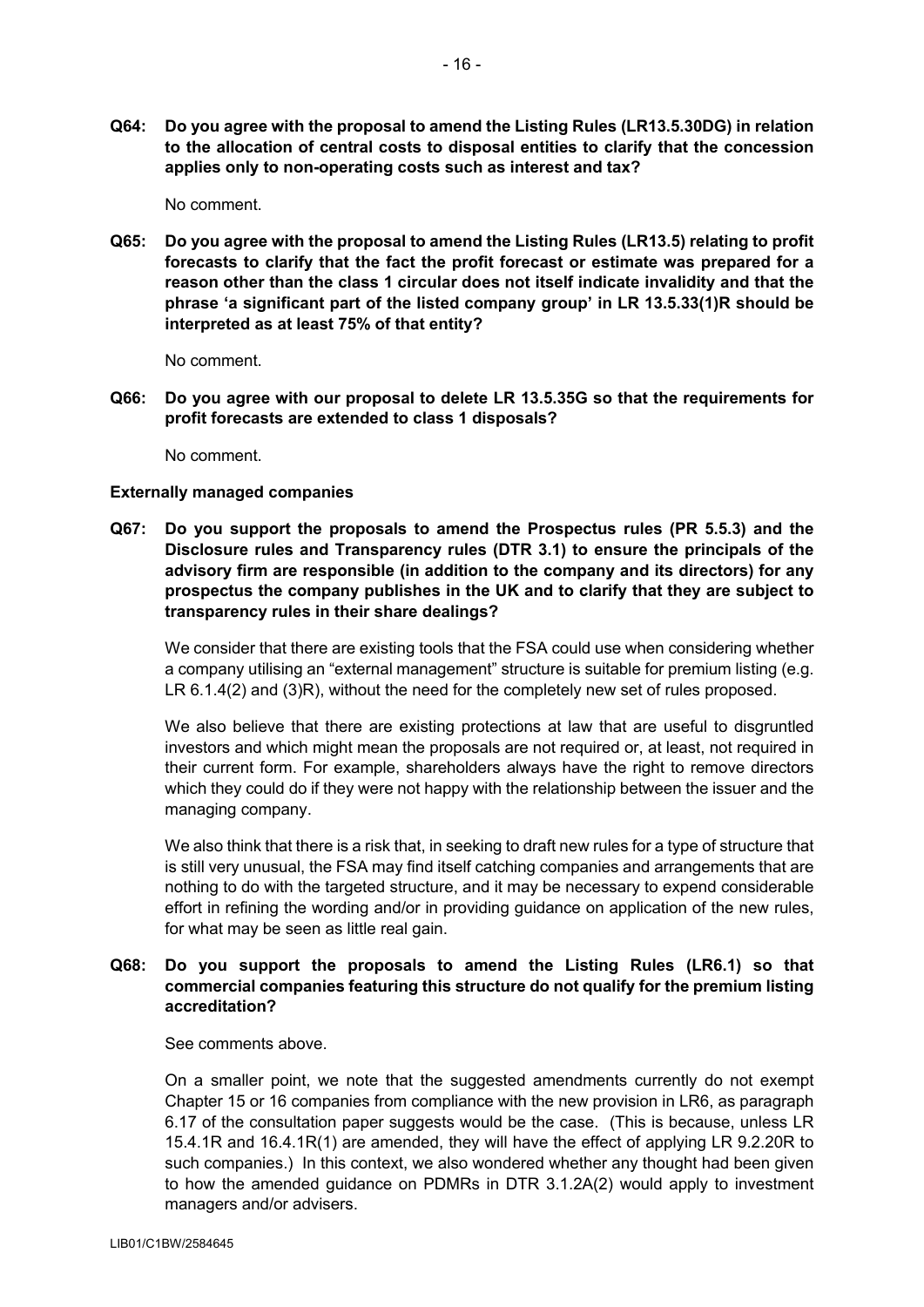A further drafting question arises in relation to the wording of the new proposed rule (new LR6.1.26R) and guidance (new LR6.1.27R) which would mean that companies featuring an external management structure cannot be premium listed. This is explained below.

In giving an example of an unacceptable structure, LR 6.1.27R refers to strategic decision-making taking place "outside the issuer's group, for example with an external management company". However, the other references which would effect the change (LR6.1.26R, and 9.2.20: definition of "external management company") do not refer to persons outside the group but instead to "another person", ie, this language would widen unacceptable structures to include those managed by a person within the group, not solely those managed an external company. Presumably this is unintentional.

If this is unintentional, we would suggest all the references in the above provisions should be referring to persons outside the group.

### **Additional points**

In addition to the specific comments raised above, we think, given the nature of the consultation, that this is an opportune time to raise the following points:

- 1. While this point is not addressed in CP12/2, we would ask that the FSA considers amending LR 11.1.6R to recognise that in practice LR 11 is not applied to intra-group transactions (ie, transactions between a listed company and its wholly-owned subsidiary undertaking, or between its wholly-owned subsidiary undertakings). Whilst we are aware that the FSA has confirmed this on several occasions, the current lack of an express carve-out (similar to LR 10.1.3R(5)) has confused some parties. Currently, LR 11.1.3R(1) says that LR 11 applies to transactions by subsidiary undertakings. A subsidiary undertaking will be transacting with a related party if it deals with the listed company (which is a "substantial shareholder") or any of the listed company's other subsidiary undertakings (which are "associates" of a "substantial shareholder").
- 2. We have noticed that there are a number of items in the consolidated Technical Notes that have not been carried through from List! and there does not appear to be any obvious reason for their omission. We set out the relevant items in the Schedule to this response.

# **26 April 2012**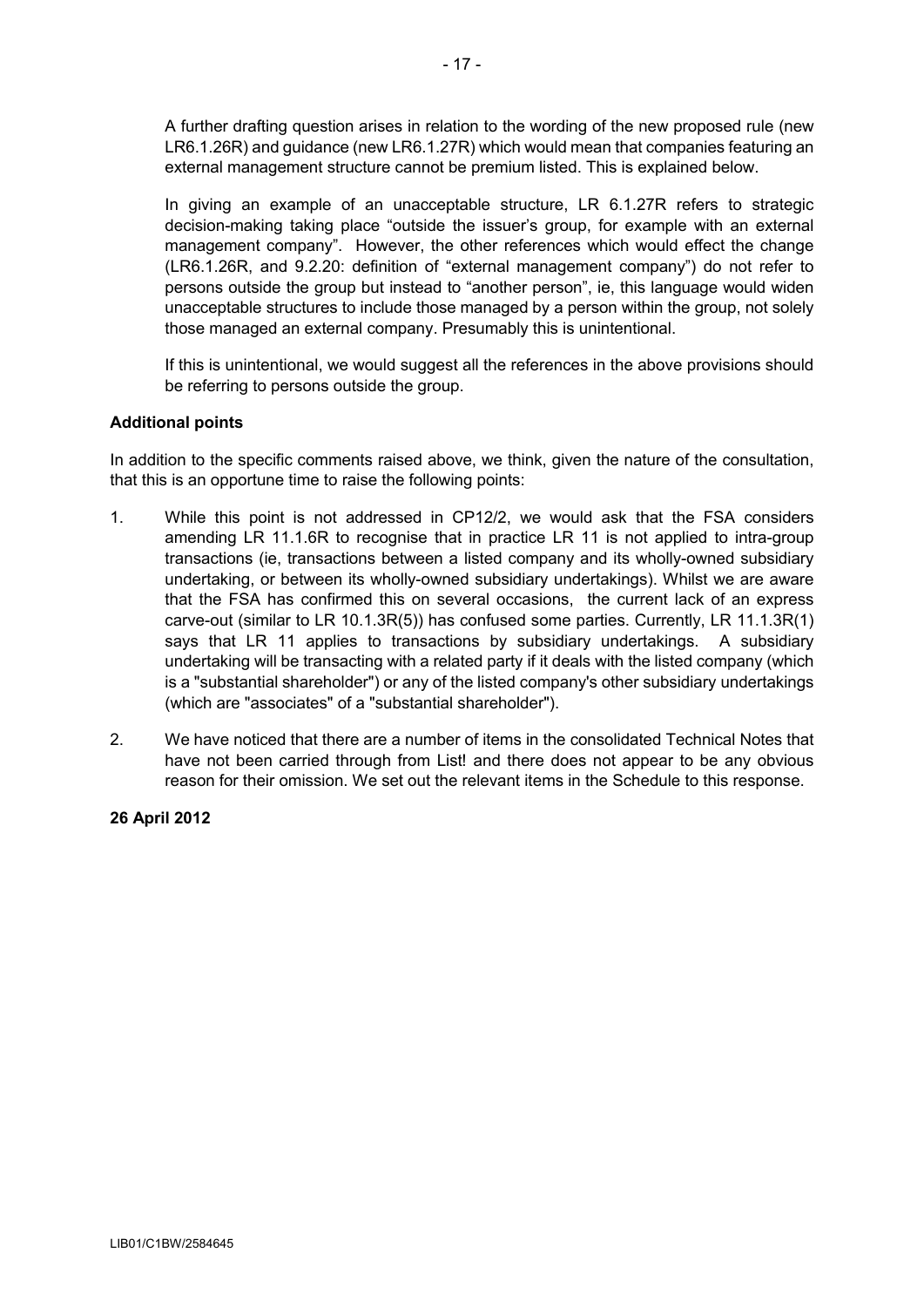# **Schedule**

| List! issue          | Section of List! omitted / brief details                                                                                                                                                                                                                                                                                                                                                                                     |
|----------------------|------------------------------------------------------------------------------------------------------------------------------------------------------------------------------------------------------------------------------------------------------------------------------------------------------------------------------------------------------------------------------------------------------------------------------|
| 22 (Aug 2009)        | 7. Schemes of arrangement - Companies House comfort letters/<br>procedures issuers should follow to avoid having their own shares<br>suspended when undertaking a scheme of arrangement (a continuation of<br>entry in List! 16, which has also been omitted).                                                                                                                                                               |
| 21 (May 2009)        | 1. Property valuation reports - relates to how up-to-date a property<br>valuation report in a property company's share prospectus should be.                                                                                                                                                                                                                                                                                 |
| Update<br>(Jun 2008) | Electronic communication update.<br>In relation to e-coms letters to<br>shareholders, UKLA agrees that because of the sensitive and confidential<br>nature of some of the details in the letter, it may not be appropriate to<br>include the disclosure required by LR13.3.1(6) (that requires the letter to<br>be passed on to the transferee when shares are sold).                                                        |
| 18 (Mar 2008)        | 3.7 Rescues, refinancings and reconstructions.                                                                                                                                                                                                                                                                                                                                                                               |
|                      | Section on "What is a rescue?" not included – para 3.7.1 of the List! issue                                                                                                                                                                                                                                                                                                                                                  |
| 18 (Mar 2008)        | 4.2 Requests for transfer to another Competent Authority under PR 3.1.12<br>- clarification on what the UKLA expects to see in a request for transfer but<br>states "we will deal with each request on a case-by-case basis."                                                                                                                                                                                                |
| 18 (Mar 2008)        | 5.1. Letters relating to amendments to the Official List resulting from<br>reclassifications/ redenominations; confirms "If an issuer confirms it has<br>obtained legal advice that a Prospectus is not required, it does not need to<br>apply for reclassified or redenominated securities. Instead, the issuer can<br>submit a letter to the UKLA ".                                                                       |
| 16 (July 2007)       | 2.2 - regards disclosure in limited access situations. Statement that the<br>principles relating to prospectuses would also be relevant to a listed issuer<br>producing a Class 1 circular has been omitted.                                                                                                                                                                                                                 |
| 16 (July 2007)       | 3.5 Targets/forecasts being construed as profit forecasts - UKLA views on<br>circumstances when an investment entity's target/forecast might<br>reasonably be treated as a 'reportable' profit forecast.                                                                                                                                                                                                                     |
| 16 (July 2007)       | 5.4 Comfort letters for schemes of arrangement (supplemented in List! 22)                                                                                                                                                                                                                                                                                                                                                    |
| 13 (Sep 2006)        | 6.2. Transactions with sponsors who are part of the investment manager's<br>group. Part of the paragraph on whom the UKLA views as an acceptable<br>independent adviser to provide a fair and reasonable advice.                                                                                                                                                                                                             |
| 11 (Sep 2005)        | 10.1 Loss numbers in class tests. States that where the target or listed<br>company selling or purchasing it has produced a loss in the most recent<br>year, the UKLA will no longer treat the result as necessarily being<br>anomalous. In the first instance, UKLA will disregard the negatives and<br>perform the class test in the normal way, although they can still decide that<br>this produces an anomalous result. |

 $\mathsf{l}$